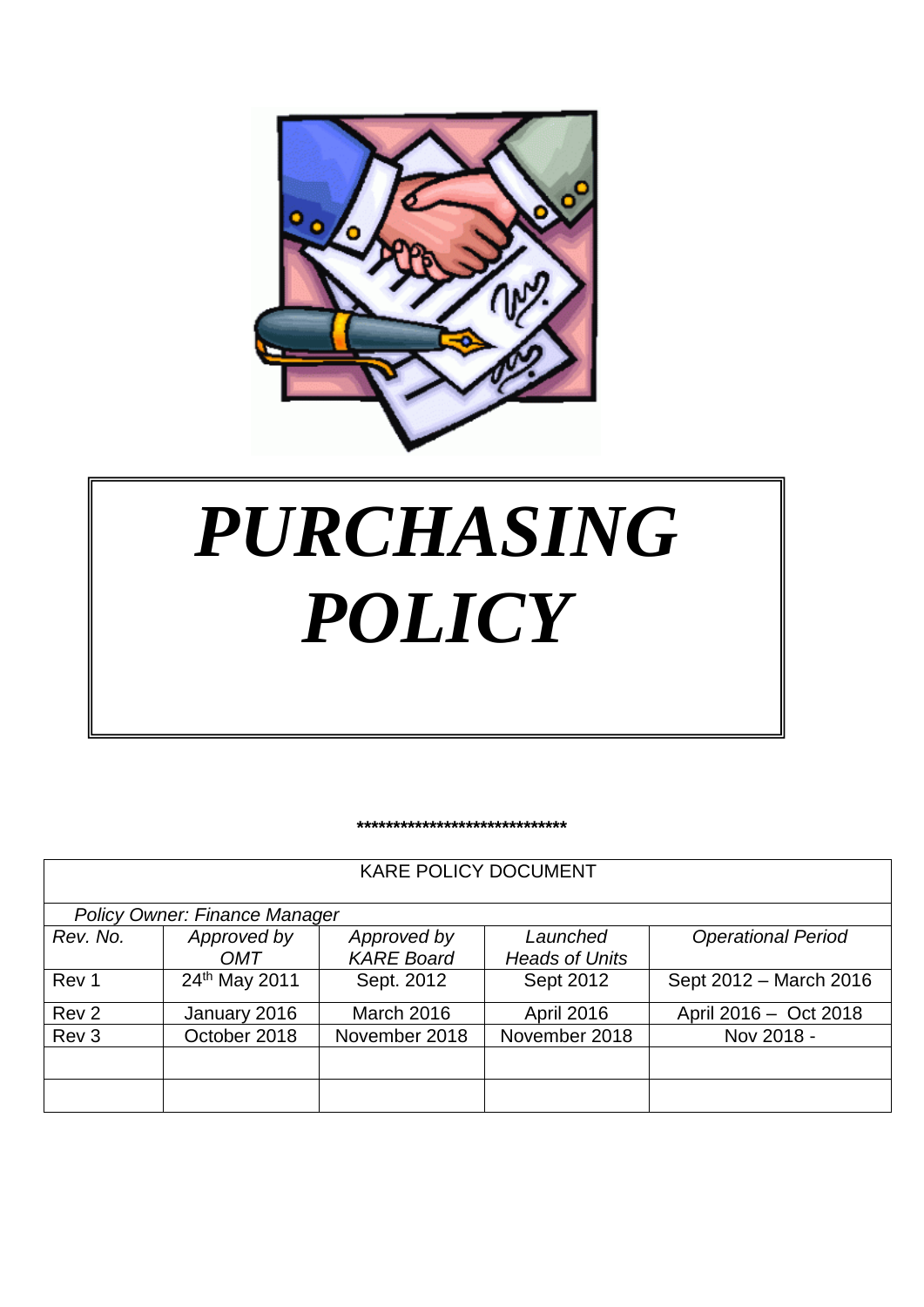# **Section 1: Policy**

## **1. Background to this policy**

KARE is primarily funded by the Department of Health and Children through the Health Service Executive (HSE) for day to day activities. In the main KARE is funded as a section 38 entity which means KARE are contracted by the HSE to deliver services on their behalf.

\_\_\_\_\_\_\_\_\_\_\_\_\_\_\_\_\_\_\_\_\_\_\_\_\_\_\_\_\_\_\_\_\_\_\_\_\_\_\_\_\_\_\_\_\_\_\_\_\_\_\_\_\_\_\_\_\_\_\_\_\_\_\_\_\_\_\_\_\_\_\_\_\_\_\_\_\_\_\_\_\_\_\_\_\_\_\_\_\_\_\_

Under KARE's Service Level Arrangement (SLA) KARE are required to adhere to all HSE, Government and EU procurement requirements.

Kare operate a decentralised purchasing practice where all employees can buy goods or services up to their level of approval. This policy supports buyers spending KARE funds in a responsible manner.

This policy is underpinned by the relevant HSE, Office of Government Procurement ("OGP") and European Union legal requirements and obligations, including the following:

- HSE "Purchase to Pay" process.
- OGP "Public Procurement Guidelines for Goods and Services" process.
- EU Public Procurement Directives.
- "Ethics in Public Procurement" guidelines.

This policy is governed by best practice in both public and private arenas ensuring funds are utilised and expended in an efficient and prudent manner.

#### **2. Aim of this policy**

The aim of this policy is to outline the basis under which KARE will manage its purchasing practices and mitigate against financial risk and that this policy will satisfy all National and EU procurement rules.

#### **3. Scope of this policy**

This policy relates to the legal entity known as KARE, Promoting Inclusion for people with Intellectual Disabilities (KARE) a company limited by guarantee.

The terms procurement and purchasing refer to all types and methods of obtaining goods, services, consultants and assets of a capital and revenue nature that KARE requires in order to carry out its business of delivering services to people with an intellectual disability.

Third parties contracted to procure goods and services on behalf of KARE are required to follow and evidence compliance with this policy.

#### **4. Policy statements**

#### **4.1 General Statements**

4.1.1 Procurement practises are required to be accountable, non-discriminatory, provide for equality of treatment, and be fair and transparent. KARE are required to operate to the highest ethical standards with probity and integrity.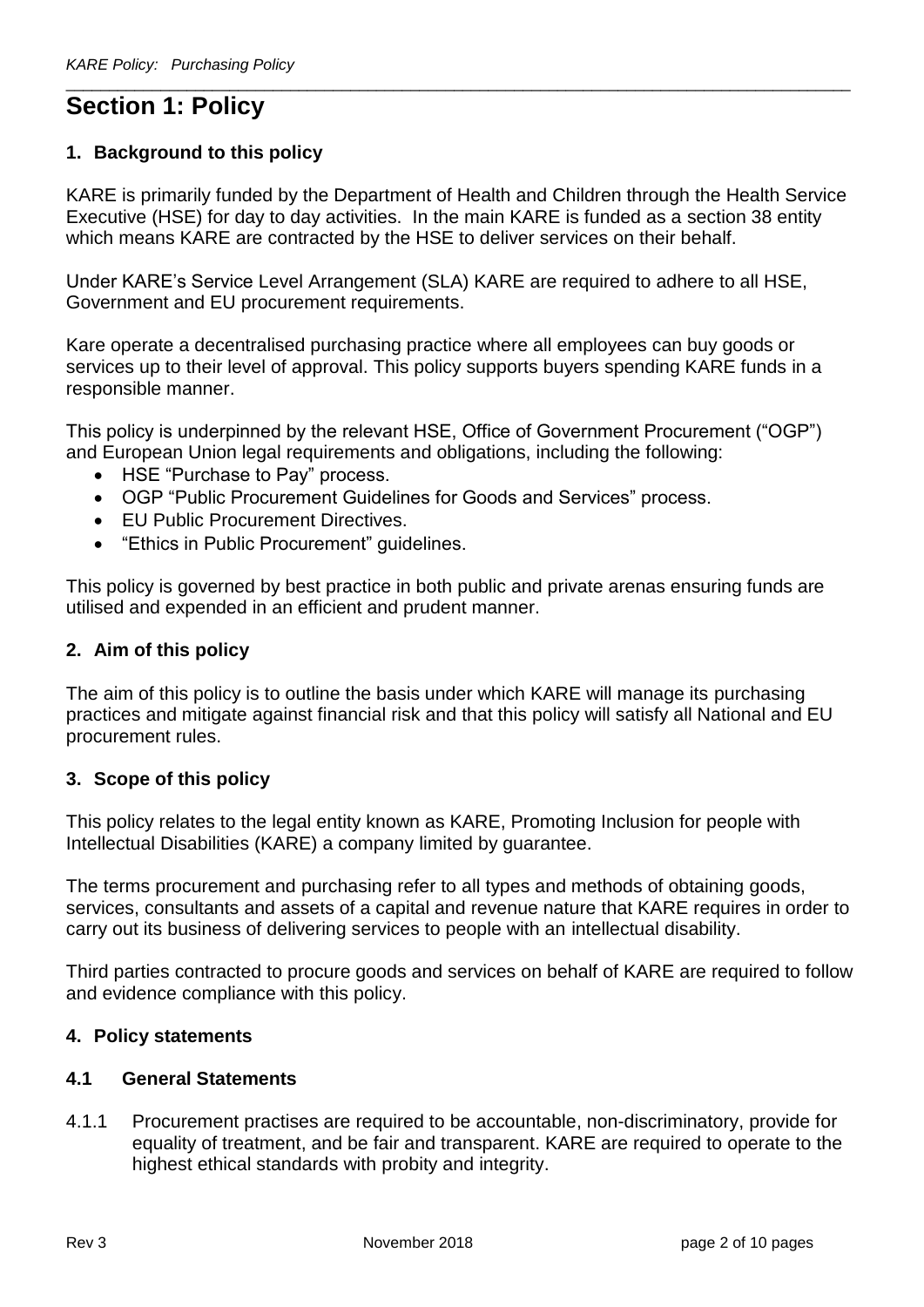4.1.2 KARE will take appropriate measures to prevent, identify and remedy conflicts of interest in the conduct of purchasing arrangements to avoid any distortion of competition.

\_\_\_\_\_\_\_\_\_\_\_\_\_\_\_\_\_\_\_\_\_\_\_\_\_\_\_\_\_\_\_\_\_\_\_\_\_\_\_\_\_\_\_\_\_\_\_\_\_\_\_\_\_\_\_\_\_\_\_\_\_\_\_\_\_\_\_\_\_\_\_\_\_\_\_\_\_\_\_\_\_\_\_\_\_\_\_\_\_\_\_

- 4.1.3 KARE staff must declare any form of personal interest that might reasonably be deemed by others to impinge on a person's impartiality when evaluating a purchase arrangement, to their line manager. Personal interest includes an interest of a relative or connected persons. Line managers must then decide if the purchase arrangement should be performed by another member of staff.
- 4.1.4 The budget holder is ultimately responsible and should ensure that they and their staff follow the purchasing procedure. All line managers must ensure the procedures are followed in an accurate and timely manner and that any staff, that responsibility is delegated to, are fully aware of the necessary procedures.
- 4.1.5 Stocks will be kept to an absolute minimum to avoid the costs of storage and depletion of perishable items which could render them un-usable.

# **4.2 Budget compliance**

- 4.2.1 Spending must be within KARE's budget.
- 4.2.2 Budget holders can spend within the budget of their department.
- 4.2.3 Budget holders spending above their budget can do so only with the approval of their line manager, provided their line manager has the budget available.
- 4.2.4 The SPG will ensure that any proposed expenditure that exceeds KARE's authorised budget is approved by the Board.
- 4.2.5 Board approvals will be documented in the board meeting minutes.

# **4.3 Approval requirements**

- 4.3.1 Authorisation in accordance with the table outlined in 4.4.2, before spending KARE funds is a requirement.
- 4.3.2 All purchases in KARE must be approved using the relevant procedure before they can take place. The one exception being household/petty cash transactions of allowable expenditure.
- 4.3.3 Buyers must seek initial "go ahead" to source a good or service from the approver. Once sourced following the relevant purchasing procedure the "Approver" will sign the purchase order (in the area marked "Authorised Signature").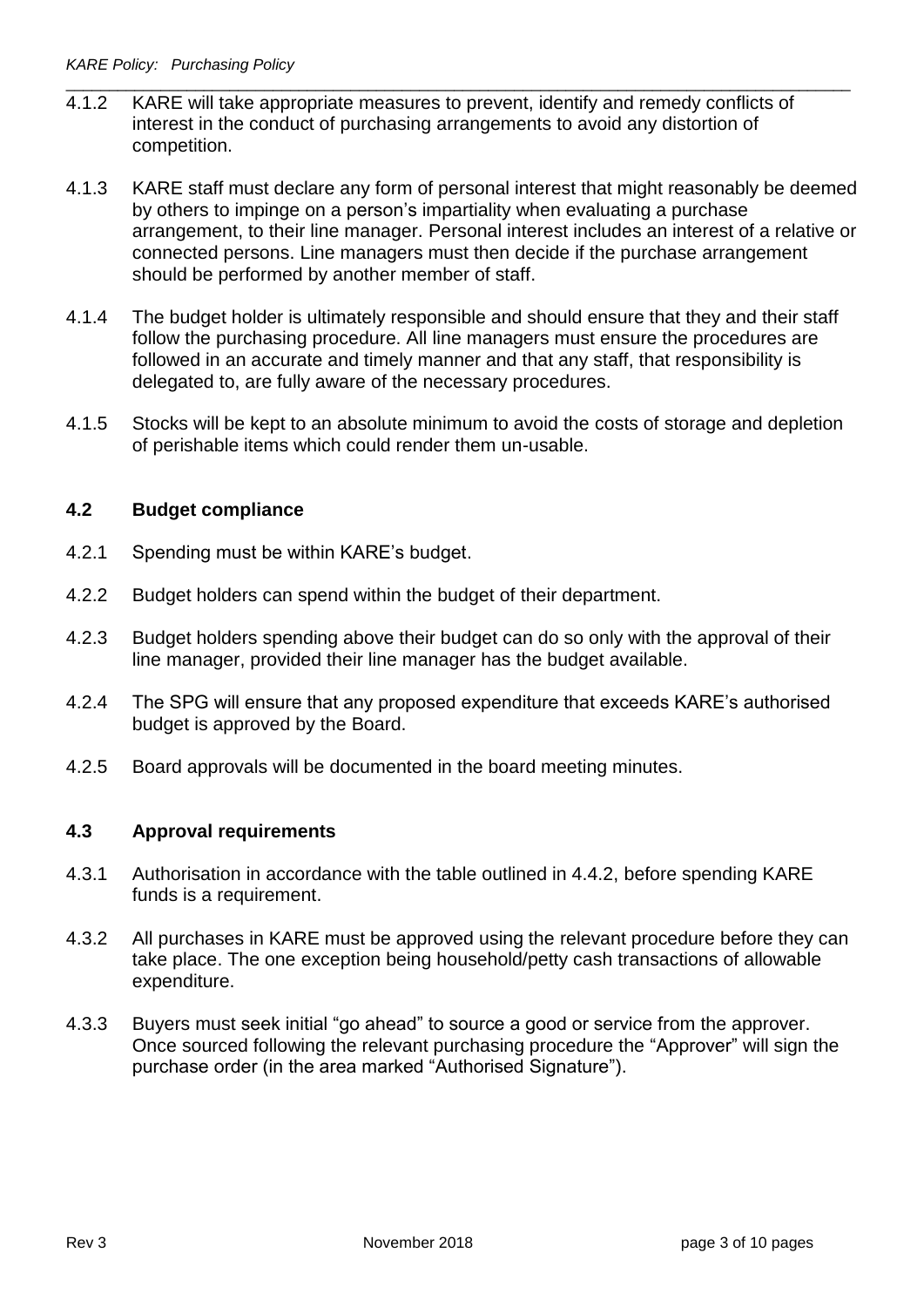#### **4.4 Approval levels within KARE**

4.4.1 Authorisation to approve purchasing within KARE depends on a person's role within the organisation.

\_\_\_\_\_\_\_\_\_\_\_\_\_\_\_\_\_\_\_\_\_\_\_\_\_\_\_\_\_\_\_\_\_\_\_\_\_\_\_\_\_\_\_\_\_\_\_\_\_\_\_\_\_\_\_\_\_\_\_\_\_\_\_\_\_\_\_\_\_\_\_\_\_\_\_\_\_\_\_\_\_\_\_\_\_\_\_\_\_\_\_

4.4.2 The table below details who has what designated approval level and can approve purchase orders as the approver/authorised signature.

| Approver /<br><b>Maximum</b><br><b>Authorised</b><br><b>Amount</b><br>signature |                               | What can be approved                                                                                            |  |
|---------------------------------------------------------------------------------|-------------------------------|-----------------------------------------------------------------------------------------------------------------|--|
|                                                                                 |                               | All major capital transactions (this generally relates to<br>buses or buildings) plus revenue transactions over |  |
| <b>Board</b>                                                                    | <b>Unlimited</b>              | and above the organisational budget                                                                             |  |
| <b>SPG</b>                                                                      | Unlimited if<br>within budget | Any purchase                                                                                                    |  |
| <b>OMT</b>                                                                      | €2,500                        | Any purchase                                                                                                    |  |
| Head of Unit                                                                    | €1,000                        | Any purchase                                                                                                    |  |
| Grade VI & VII                                                                  | €1,000                        | Any purchase                                                                                                    |  |

- 4.4.3 A budget holder can unilaterally approve a purchase (i.e. they can be the buyer and the approver on the purchase order) up to a maximum of €250.
- 4.4.4 The approval levels apply to purchases of groups of similar items with the same supplier or different suppliers. If at the time of purchasing it is known to the buyer that there will be ongoing purchases of the items, approval should be sought for the total known value of the items that will be purchased.
- 4.4.5 The signatures of Approver's / Authorised Staff are held on file in the accounts department. Only those whose signatures are on file can approve transactions.
- 4.4.6 If for any reason an approver is unavailable another approver / authorised signature can approve the purchase provided they are on the same designated approval level or higher.

#### **4.5 Suppliers List (SL)**

- 4.5.1 The accounts department maintain the Suppliers List (SL) which can be found on KARE connect. The SL is used to identify suppliers by categories of spend. The SL details the name of the supplier, contact details and the description of goods or services the supplier provides to KARE.
- 4.5.2 The SL will identify if a Specific Purchasing Procedure is applicable for the supplier and a link will be provided to the procedure on KARE connect.
- 4.5.3 If purchasing rates have already been established with a supplier, the SL will identify this. KARE staff should use suppliers who have agreed rates.

#### **4.6 Purchasing methods**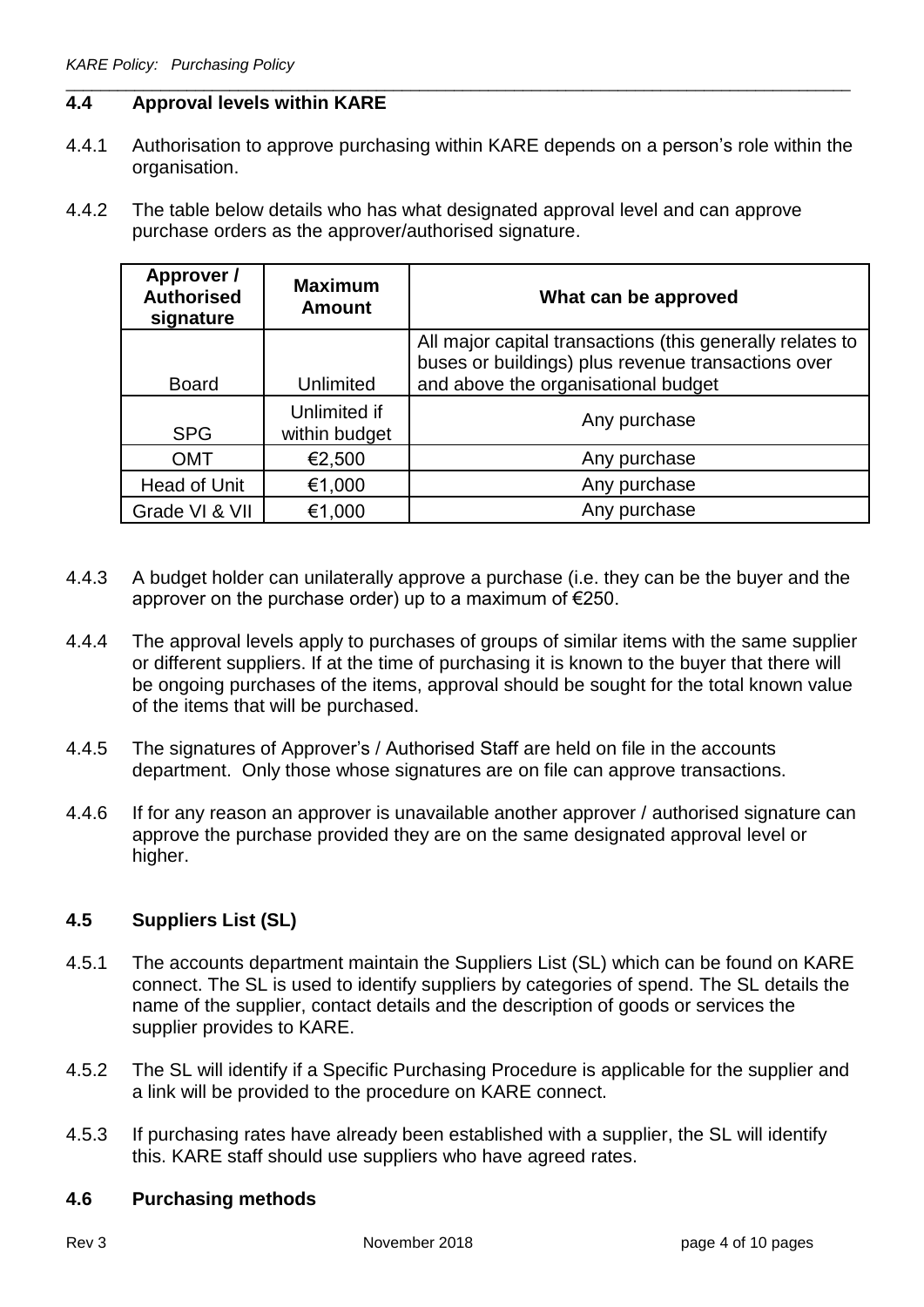- \_\_\_\_\_\_\_\_\_\_\_\_\_\_\_\_\_\_\_\_\_\_\_\_\_\_\_\_\_\_\_\_\_\_\_\_\_\_\_\_\_\_\_\_\_\_\_\_\_\_\_\_\_\_\_\_\_\_\_\_\_\_\_\_\_\_\_\_\_\_\_\_\_\_\_\_\_\_\_\_\_\_\_\_\_\_\_\_\_\_\_ 4.6.1 **Petty Cash** can be used to purchase one off items valued between €0 to €50. Households can cover the weekly shop by petty cash up to  $\epsilon$ 250.
- 4.6.2 **Approved suppliers** should be used where possible. Approved suppliers appear on the Suppliers List (SL).
- 4.6.3 KARE staff should adhere to the principles of Data Protection, when purchasing, paying particular attention to Principle 6, '*Keeping personal information confidential, safe and secure'*.
- 4.6.4 Where no supplier exists, and Petty Cash is not appropriate a **supplier can be sourced**. KARE suppliers will be required at a minimum to;
	- be capable of receiving EFT payments electronically, with the exception of foreign payments.
	- provide an annual tax compliance to KARE if annual spend is likely to exceed €10,000.
	- provide KARE evidence of the company registered name /number.
	- provide KARE 30 days credit (in exceptional circumstances payments may have to be made within 30 days. The accounts department should be consulted in such instances).
	- be in compliance with Children First legislation and guidance

## **4.7 Agreeing rates with suppliers**

- 4.7.1 Suppliers with agreed rates will be clearly identified on the SL. Before any purchase is made the agreed rate must be verified with the supplier.
- 4.7.2 If no agreed rates are in place with an approved supplier on the SL or a new supplier is being sourced, the method of sourcing will depend on the spend amount.
- 4.7.3 The following table highlights spend amounts and the method of sourcing required **when no agreed rates exist with a supplier.**

| Value of<br>Purchasing<br>arrangement<br>(inclusive of VAT) | Number of quotes<br>required             | <b>Quotation Format</b>                                                                               | Minimum time for<br>receipt of quotes<br>or tenders |
|-------------------------------------------------------------|------------------------------------------|-------------------------------------------------------------------------------------------------------|-----------------------------------------------------|
| €0 to €5,000                                                | Minimum of 1<br>quote                    | Written**                                                                                             | <b>None</b>                                         |
| €5,001 to<br>€24,999                                        | Minimum of 3<br>quotes                   | <b>Written Quotes plus</b><br>completed KARE<br><b>Procurement Assessment</b><br>Form (see section 3) | <b>None</b>                                         |
| €25,000 +                                                   | Contact<br>procurement<br>department *** | <b>Request for Tender</b><br>$(RFT)$ ,<br>Via e-tenders website                                       | 21 days                                             |

\*\* If the cost is less than €250 annually a verbal quote from one supplier is sufficient.

\*\*\* The procurement department must be consulted for any procurement arrangements that exceed €25,000.

4.7.4 The purchasing arrangement values in the table will apply to;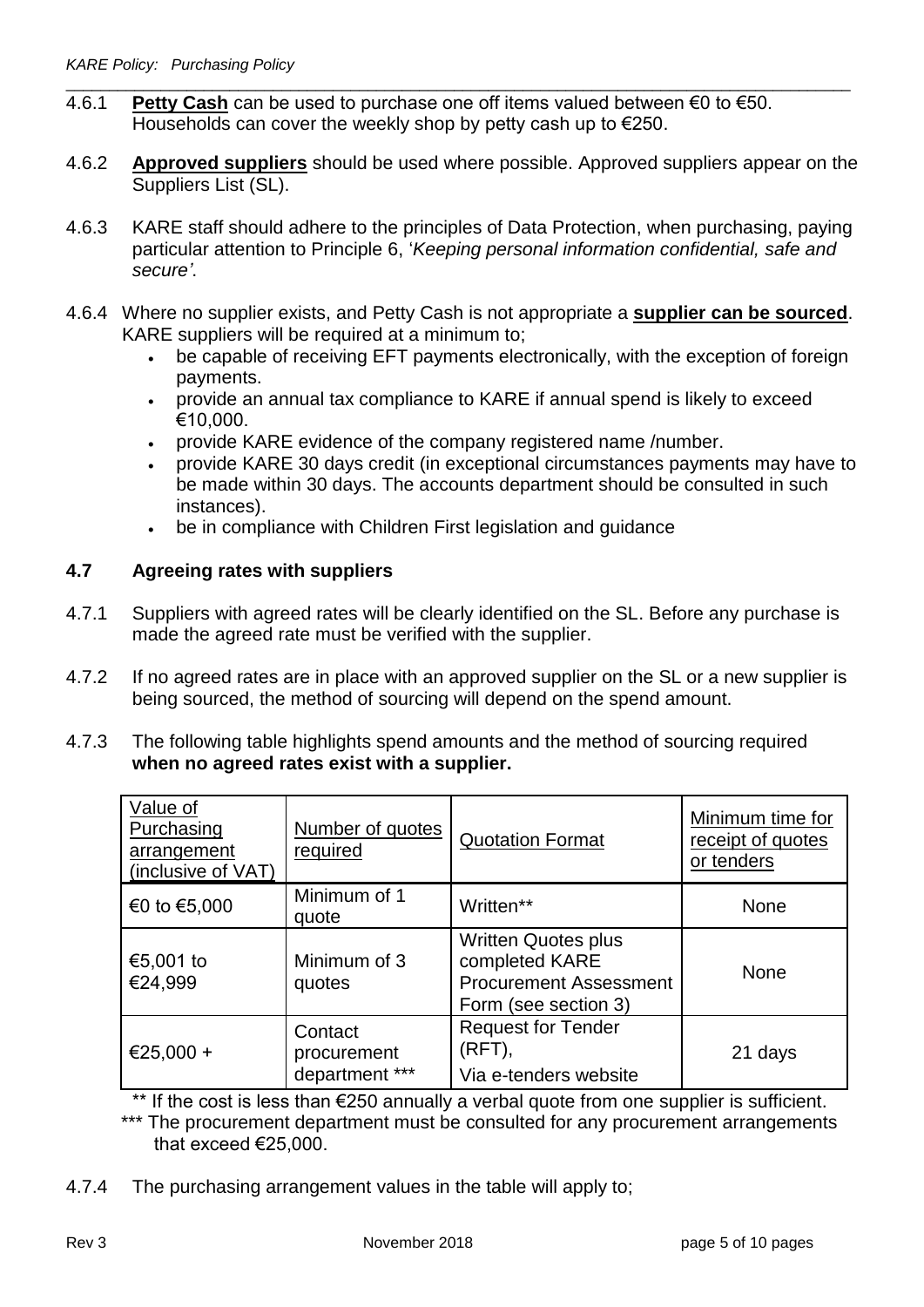- any one-off purchase of single items.
- a group of related items purchased from the same supplier.
- a group of related purchases (such as putting an annual contract in place for stationery/maintenance/new building project).
- 4.7.5 Purchasing decisions must be transparent and supported in writing by the relevant Quotation Format as specified in the earlier table.
- 4.7.6 Reasonable estimates must be used when estimating the likely value of a purchase or tender to determine the method of sourcing.

\_\_\_\_\_\_\_\_\_\_\_\_\_\_\_\_\_\_\_\_\_\_\_\_\_\_\_\_\_\_\_\_\_\_\_\_\_\_\_\_\_\_\_\_\_\_\_\_\_\_\_\_\_\_\_\_\_\_\_\_\_\_\_\_\_\_\_\_\_\_\_\_\_\_\_\_\_\_\_\_\_\_\_\_\_\_\_\_\_\_\_

- 4.7.7 Splitting of purchases (for what is in effect one purchase) into two or more purchases for the purpose of applying a lower than appropriate value threshold is not permitted.
- 4.7.8 One procedure should not be used to circumvent an existing procedure for purchasing the required goods or services.

#### **4.8 Supplier invoices / petty cash**

- 4.8.1 KARE require suppliers to issue a valid invoice for purchases, as follows:
	- the invoice should be printed on headed paper.
	- products or services should be clearly identified.
	- the name of the person ordering and the PO number should be clearly stated.
	- amounts should be clearly visible.
	- VAT rates and amounts should be clearly visible
	- VAT number should be clearly visible.
	- the full company name, address should be on the invoice and the legal status of the company (LTD etc.).
	- the registered office and companies registered number should be shown.
	- Invoice format must be as agreed when issuing the contract, if a contract is applicable.
	- in the case of contracts liable to RCT the Contract Notification ID must be shown.
- 4.8.2 All invoices should be sent to the accounts department preferably by email (email address: **accounts@kare.ie**) or alternatively by post in a timely manner.
- 4.8.3 Line managers should ensure that household and petty cash accounts are fully reconciled, documented and submitted on a regular basis in line with purchasing procedures.

#### **4.9 Supplier payments**

- 4.9.1 The principal method of payment is by Electronic Funds Transfer (EFT).
- 4.9.2 KARE will pay suppliers within 30 days of receipt of invoice except for exceptional circumstances or in the case of Capital Projects which may require shorter payment terms.
- 4.9.3 Non-standard payments (e.g. foreign payments) are paid monthly as these take time to prepare.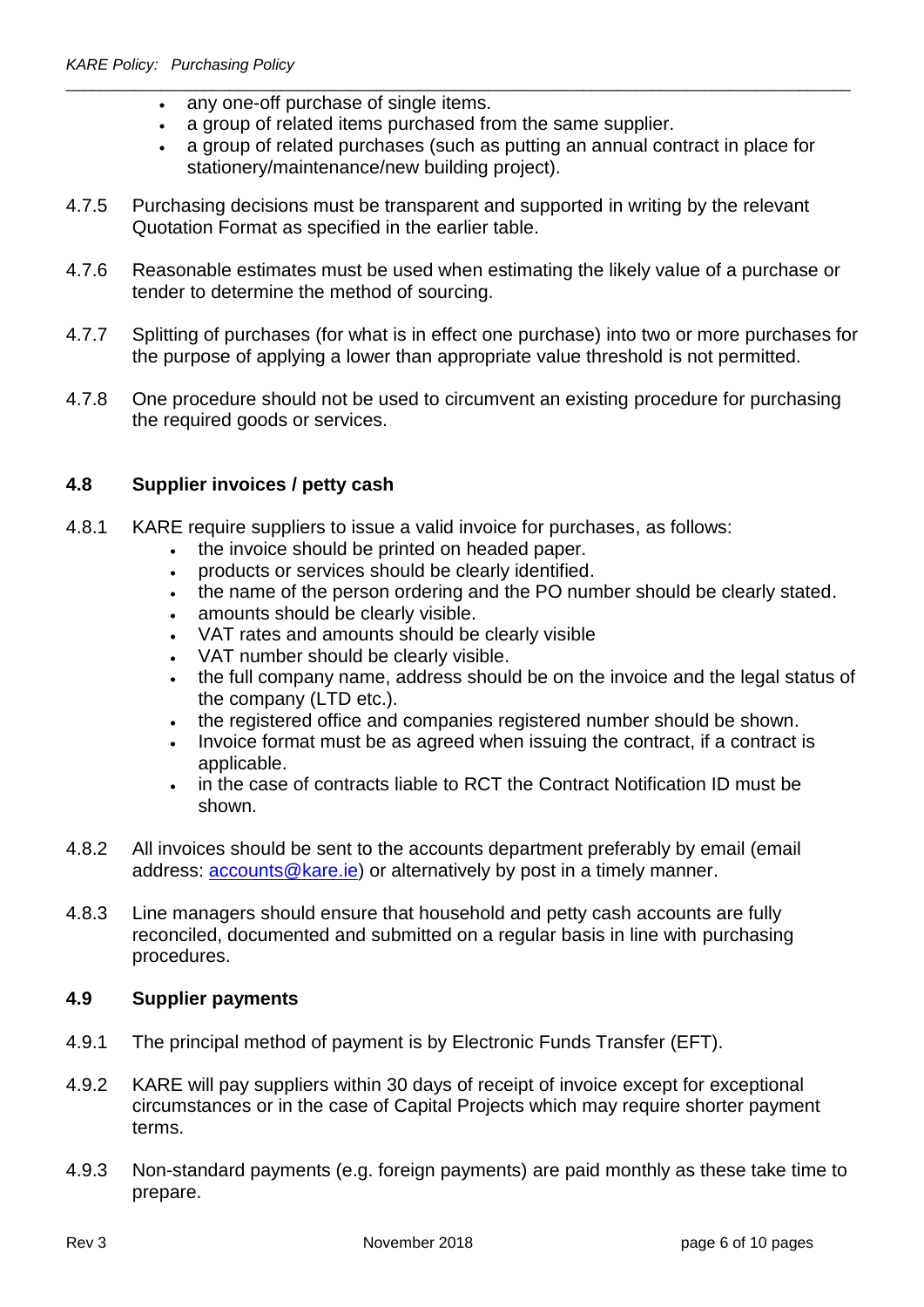- 4.9.4 KARE make payment runs weekly with the exception of month ends.
- 4.9.5 Two approved KARE signatures are required on each Cheque or EFT as per the KARE payment process.

\_\_\_\_\_\_\_\_\_\_\_\_\_\_\_\_\_\_\_\_\_\_\_\_\_\_\_\_\_\_\_\_\_\_\_\_\_\_\_\_\_\_\_\_\_\_\_\_\_\_\_\_\_\_\_\_\_\_\_\_\_\_\_\_\_\_\_\_\_\_\_\_\_\_\_\_\_\_\_\_\_\_\_\_\_\_\_\_\_\_\_

- 4.9.6 Credit card transactions may be permitted in limited circumstances. The accounts department should be contacted for advice.
- 4.9.7 Invoices will be processed in the accounts system and electronically scanned for record keeping.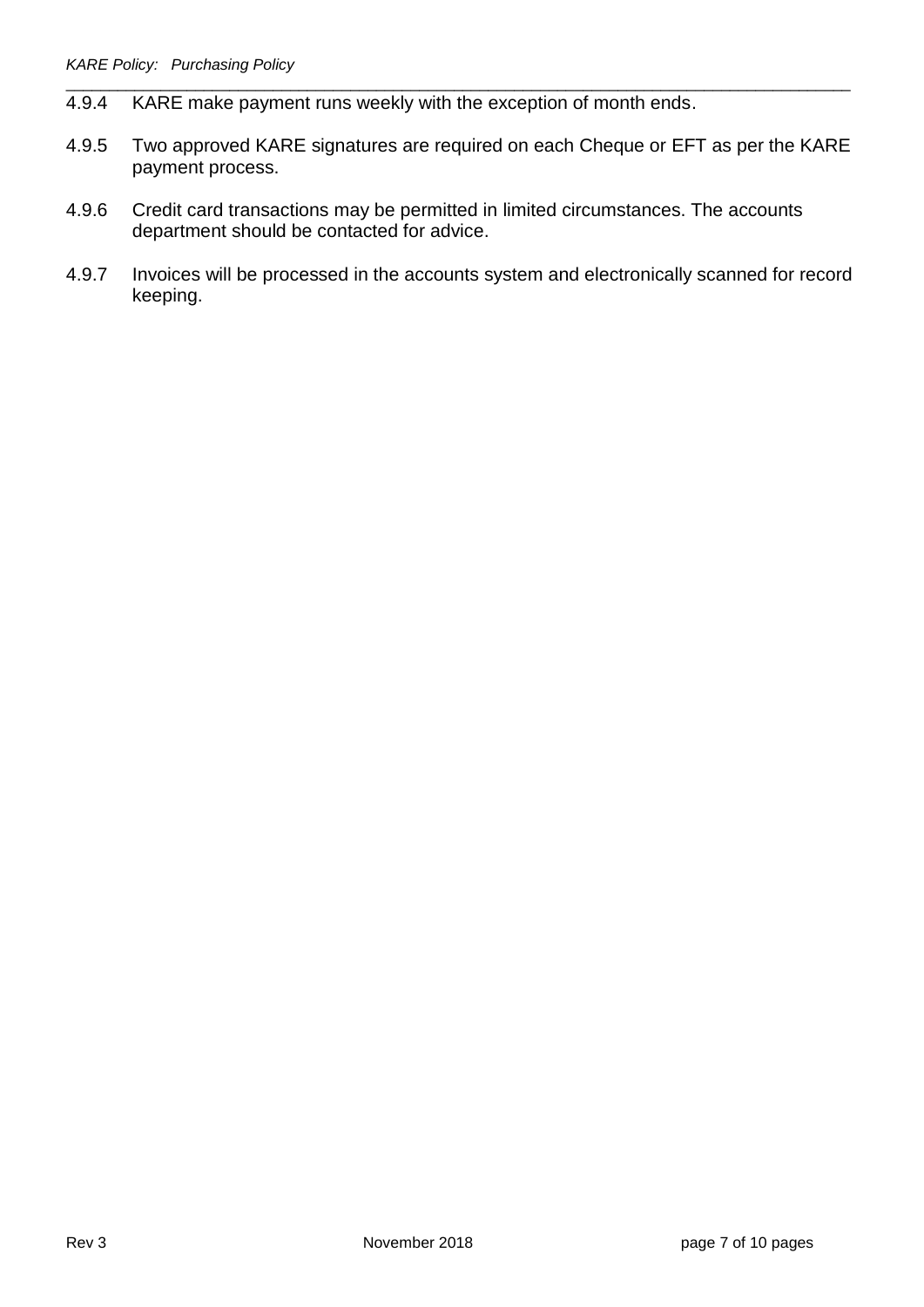\_\_\_\_\_\_\_\_\_\_\_\_\_\_\_\_\_\_\_\_\_\_\_\_\_\_\_\_\_\_\_\_\_\_\_\_\_\_\_\_\_\_\_\_\_\_\_\_\_\_\_\_\_\_\_\_\_\_\_\_\_\_\_\_\_\_\_\_\_\_\_\_\_\_\_\_\_\_\_\_\_\_\_\_\_\_\_\_\_\_\_

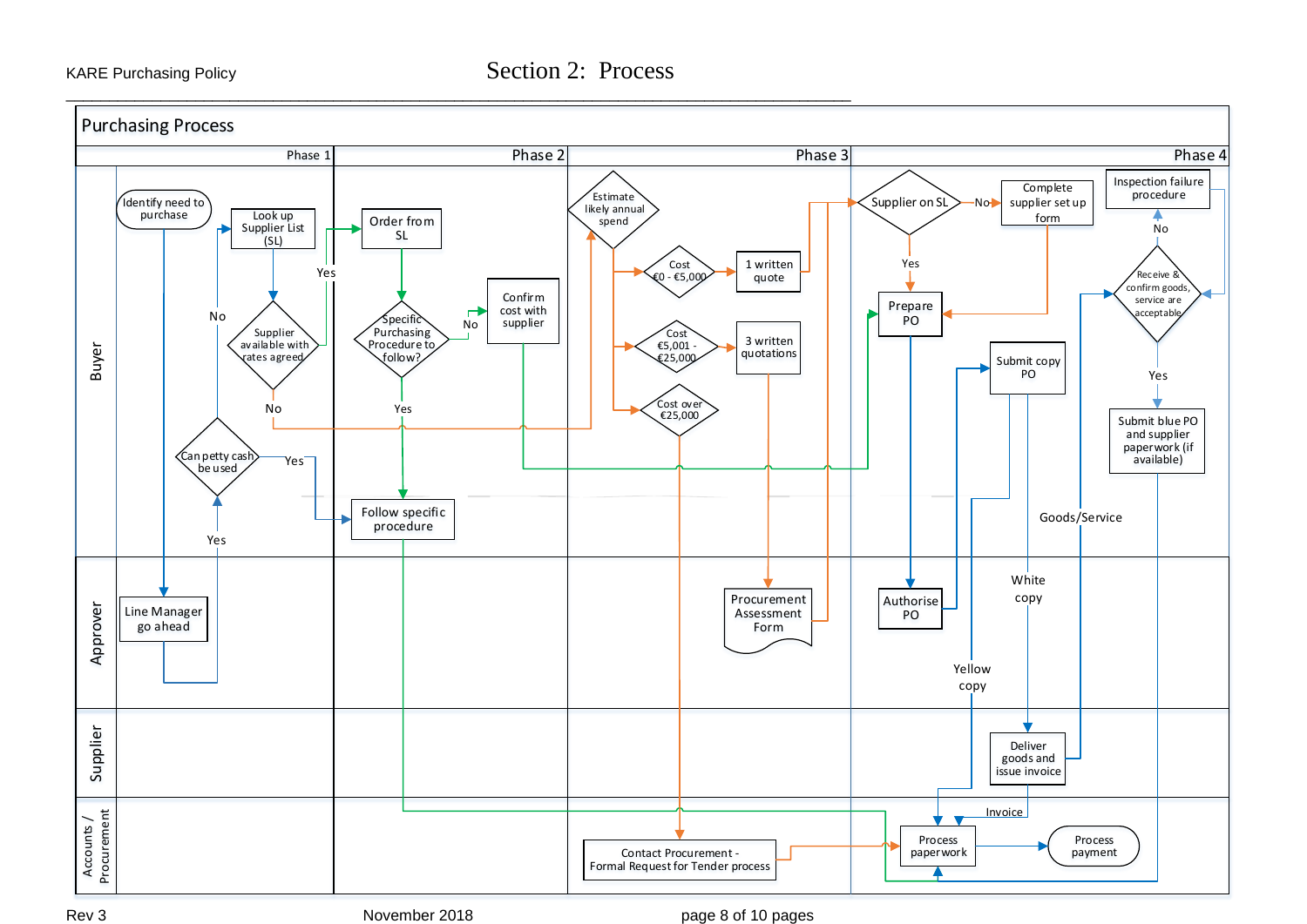# **Section 3: Procedures and Additional Information**

The following documents form an integral part of the Purchasing Policy and must be used in conjunction with the policy. Other Procedures and Forms may be developed during the life of this Policy and should this occur KARE staff will be notified accordingly by email. All Procedures and Forms are stored on KARE Connect (LINK).

\_\_\_\_\_\_\_\_\_\_\_\_\_\_\_\_\_\_\_\_\_\_\_\_\_\_\_\_\_\_\_\_\_\_\_\_\_\_\_\_\_\_\_\_\_\_\_\_\_\_\_\_\_\_\_\_\_\_\_\_\_\_\_\_\_\_\_\_\_\_\_\_\_\_\_\_\_\_\_\_\_\_\_\_\_\_\_\_\_\_\_\_\_\_\_\_\_\_

## **3.1 KARE Suppliers List (SL)**

In accordance with Section 5 of the Policy a detailed SL is available which sets out all of the approved suppliers within KARE. The approved SL is located on KARE Connect.

# **3.2.Supplier Set up Procedure**

In accordance with Section 6.3 of the Policy, where a supplier is not available within KARE a new supplier can be sourced subject to certain conditions. Staff must follow the procedure for setting up a new supplier.

#### **3.3.Supplier Set up Form**

Once a suitable supplier has been sourced staff must complete the Supplier Set up Form and have it approved accordingly.

#### **3.4.Petty Cash Procedure**

In accordance with Section 6 of the Policy, certain purchases can be made using Petty Cash. Should Petty Cash be used staff must follow the Petty Cash Procedure.

#### **3.5.Procurement Assessment Form**

In accordance with Section 7.3 of the policy, any purchases with a value between €5,001 and €25,000 must be accompanied with a Procurement Assessment Form. This Form will ensure that sufficient evidence and an adequate paper trail exists to support the buyer's decision in selecting the preferred supplier quotation. The Form must be submitted to the Accounts Department with the relevant quotations as supporting documentation.

## **3.6.Purchase Order Procedure**

Once the buyer has received the initial go ahead and has followed the applicable procurement steps a PO needs to be prepared. The Purchase Order Procedure assists staff in this process.

#### **3.7.Inspection Failure Procedure**

KARE acknowledges that not all goods and services received by KARE will meet the standards agreed with the supplier. The Inspection Failure Procedure assists staff in dealing with goods and services that do not meet the required standard.

# **3.8 Specific Purchasing Arrangements**

In some cases a specific purchasing arrangement will be in place for purchases of certain goods and services from suppliers. If a Specific Purchase Procedure exists the SL will identify this and each Procedure will be available on KARE Connect. At the time of approval of this Policy the following Specific Procurement Procedures are in place:

- Agency Staff Procurement Procedure
- Animal Feed Procurement Procedure
- Capital Projects Procurement Procedure
- Electrical Goods Procurement Procedure
- Heating Oil Procurement Procedure
- ICT Consumables Procurement Procedure